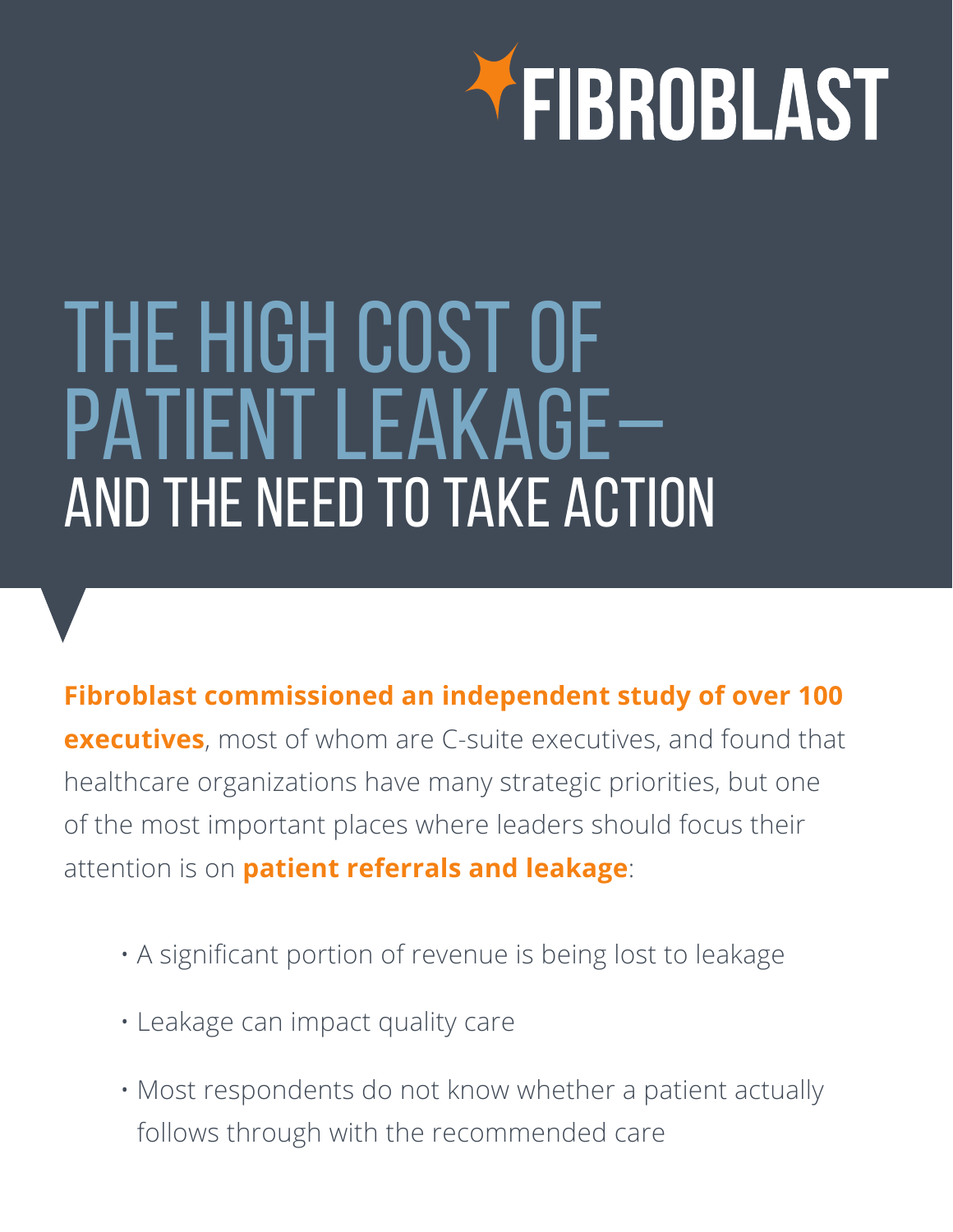# 4 BIG THINGS TO KNOW



**1**

## **Major Gap Between Priority and Action:**

Addressing patient leakage is a high priority for **87%** of executives. However, *23% currently don't track leakage and another 20% don't understand where or why it occurs.*

**23%** currently don't track leakage.

**20%** don't understand where where or why it occurs.



## **Revenue is at risk due to the high**

**cost of leakage:** Patient leakage hurts the bottom line with nearly half **(44%)** of surveyed executives reporting they're losing 10% or more of annual revenues due to patient leakage. *Even more troublingly, another 19% are losing over 20% of revenue to leakage – and almost one-quarter (23%) responded that they don't know how much they are losing.*

**19%** are losing over 20% of revenue to leakage.

**23%** don't know how much they are losing.



### **Lack of centralized ownership**

**contributes to inaction:** There are many participants and stakeholders in the referral process, but few outright "owners." *The responsibility for tracking and managing leakage largely resides in the C-suite, but 69% say it is assigned to more than one person.* 

The responsibility for tracking and managing leakage largely resides in the C-suite, but **69%** say it is assigned to more than one person.



#### **EMRs fall short but still persist**

**as default option:** While EMRs are the default option for referral management, *76% of executives reported being either not satisfied or only somewhat satisfied with their EMR's referral management capabilities.* 

**76%** of executives reported being either not satisfied or only somewhat satisfied with their EMR's referral management capabilities.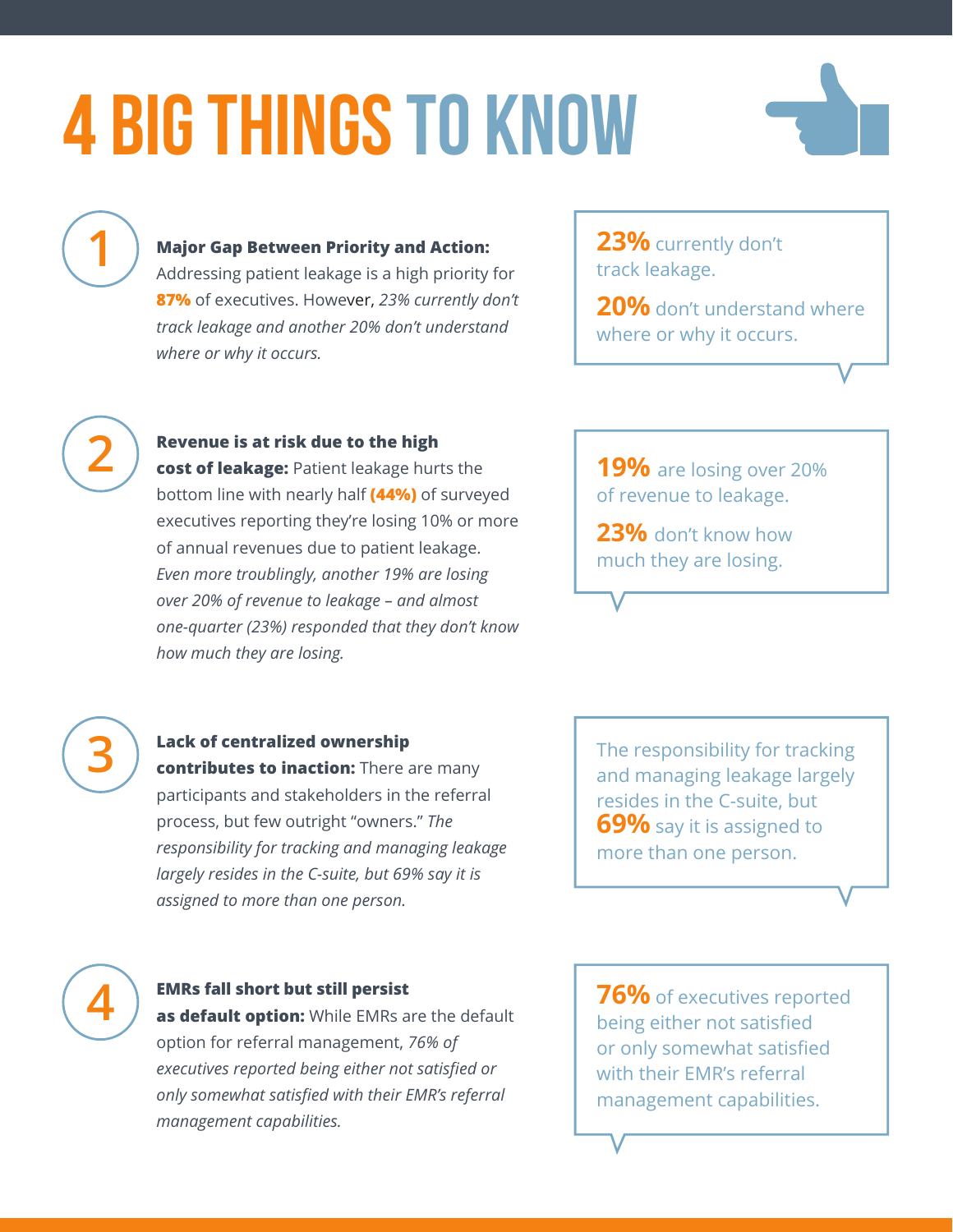## **SURVEY METHODOLOGY AND RESPONDENTS**

**To learn first-hand what healthcare executives are doing to understand and manage referrals and to gain insights into how much leakage is costing them, Fibroblast commissioned an independent study which garnered 104 responses.** 



# SURVEY RESULTS



## **Executives say that patient leakage is a high priority to tackle in 2019.**

**87%** of respondents say that reducing patient leakage is very or extremely important and **12%** say it's moderately important.

## *How important to your organization is reducing patient leakage?*

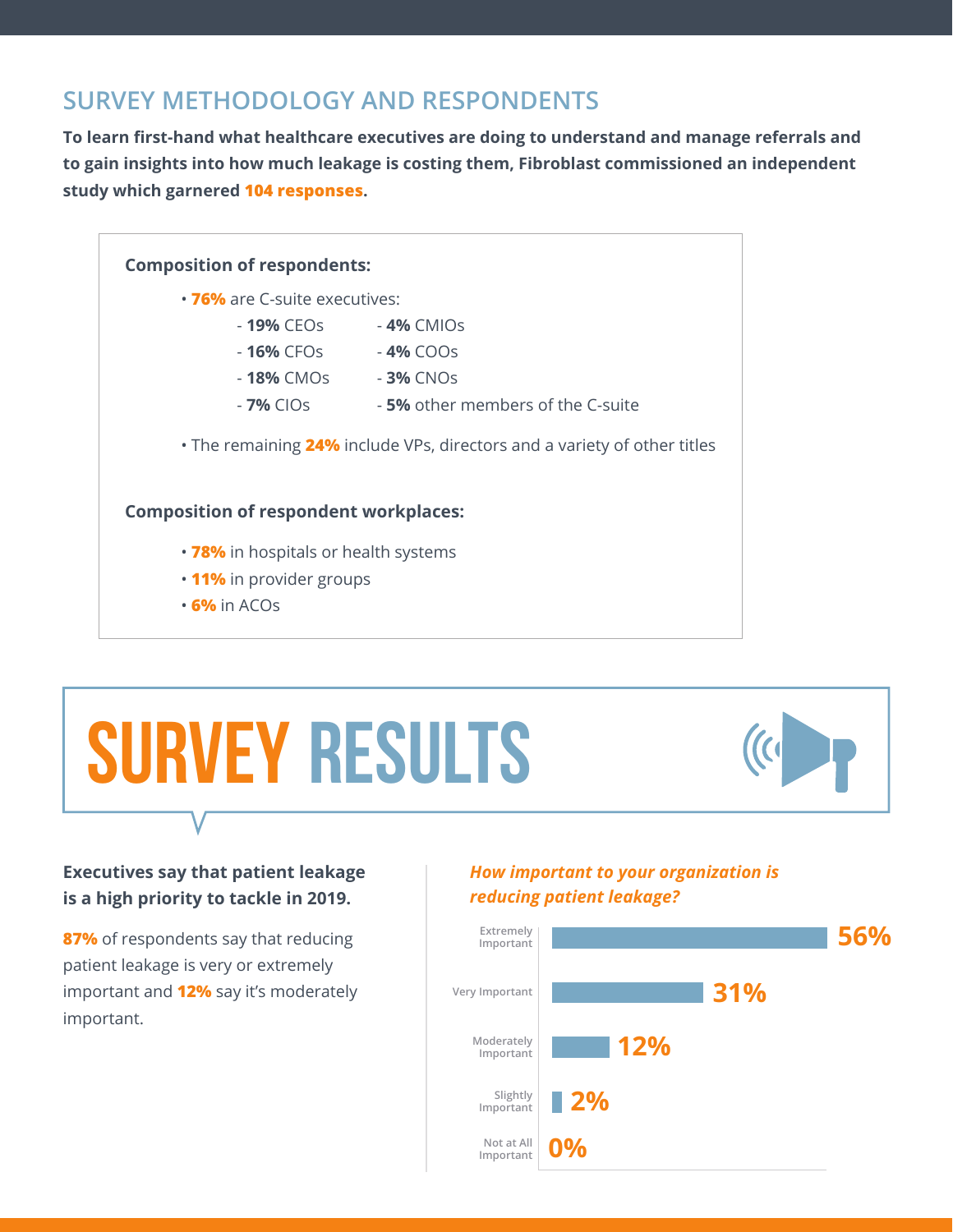**But 23% of organizations currently don't even track leakage – which makes it challenging to address the problem.** 

*Does your organization formally track and report on patient leakage?*



## **And most say they don't understand nor manage leakage very well.**

- **20%** say they don't understand where and why patient leakage occurs.
- **47%** do it only moderately well.
- Only **one-third** claim to manage leakage very or extremely well.

## *How well does your organization understand where and why patient leakage occurs?*



## Only **one-third** claim to manage leakage very or extremely well.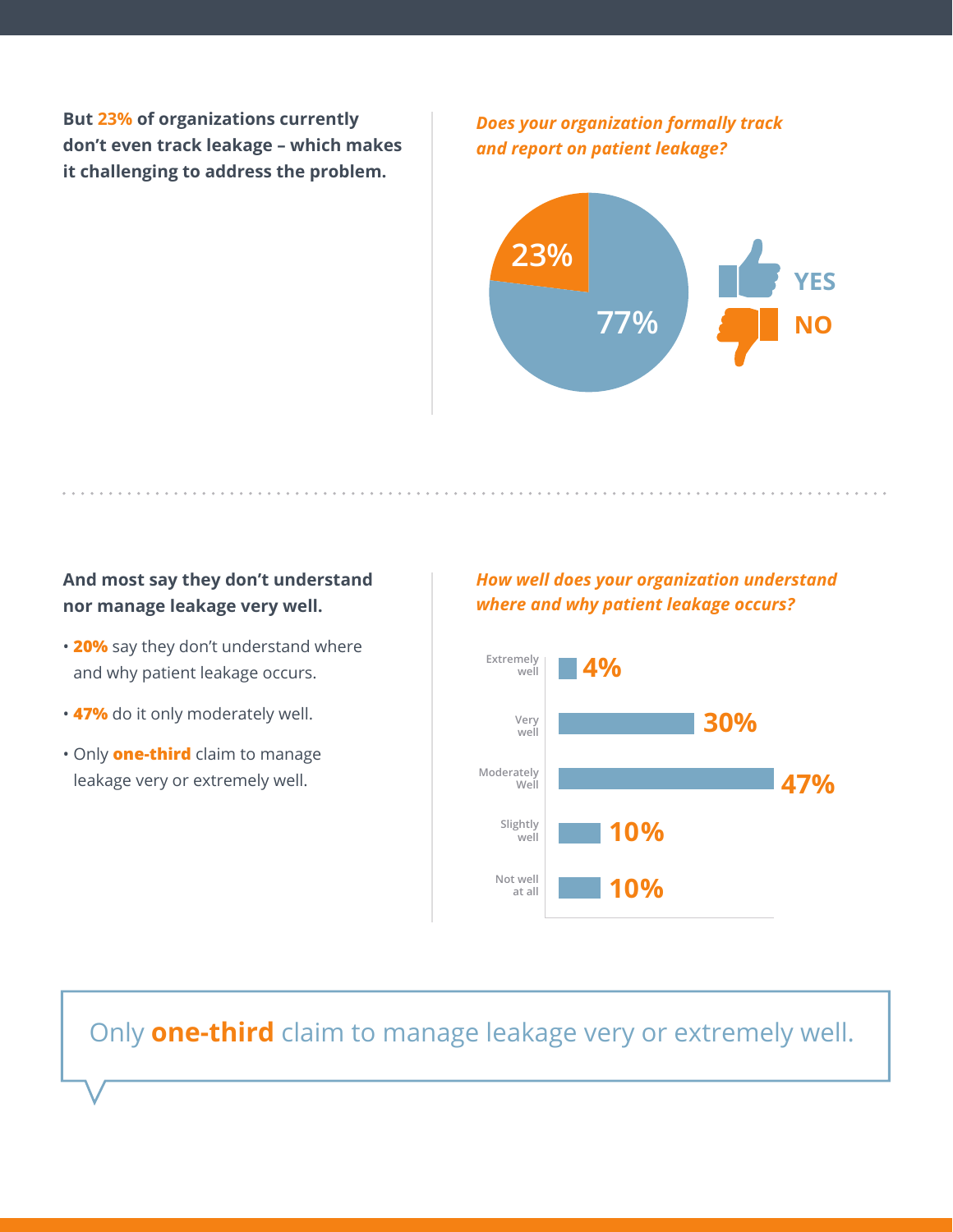**Failing to manage referrals has a high cost and serious implications for health systems and provider groups with already narrow margins.** 

Many organizations are losing significant revenues due to leakage.

- **44%** are losing more than 10% of revenues and 19% are losing more than **20%** of revenues
- That doesn't include the **23%** who don't know or don't track losses

## *What percent of annual patient revenue do you estimate your organization loses?*



## **There's also a clinical and quality cost when referrals aren't managed.**

Some **60%** of executives reported that they don't know if patients actually received the care for which they were referred. This is extremely problematic since care coordination is increasingly important in healthcare today – both in the fee-for-service world and for the transition to value-based care.

*Does your organization follow up to determine if patients received care from the physician they were referred to?*

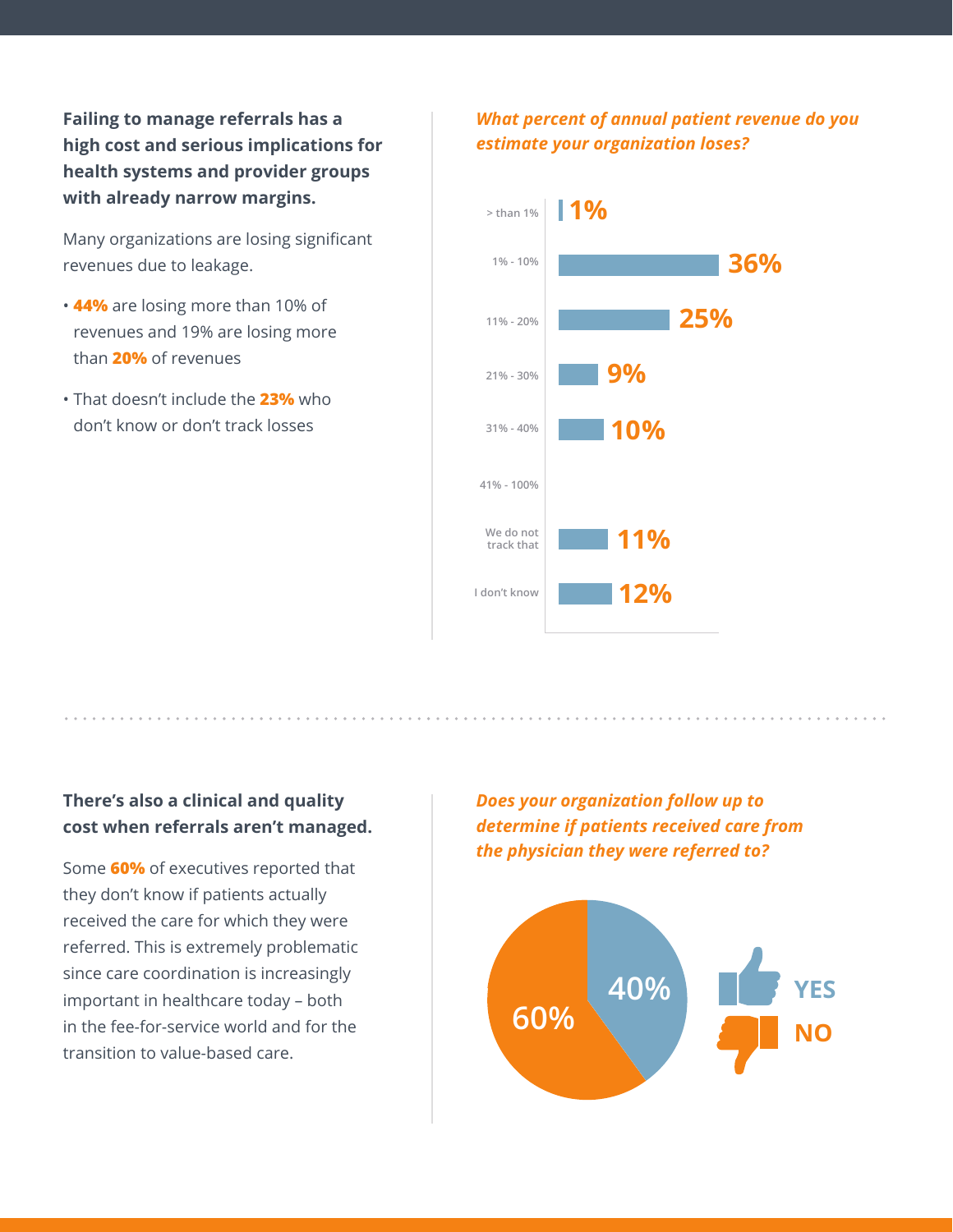**One reason that leakage isn't better managed is that there are many participants and few owners.** 

- **69%** say more than one role oversees leakage.
- C-suite executives are most likely to manage leakage; **10%** say their CEOs are responsible, **9%** say CFOs are, and **8%** say CMOs are.
- However, responsibility ranges across a vast array of titles – from office managers to medical group leadership to marketing VPs to the C-suite.

C-suite executives are most likely to manage leakage; **10%** say their CEOs are responsible, **9%** say CFOs are, and **8%** say CMOs are.

### **There are multiple causes of leakage, most of which are addressable.**

Executives believe that a variety of factors cause leakage — from physicians' personal relationships to patient choice. Most of these can be addressed when physicians and patients receive good data on cost and quality.

### *What do you believe is the biggest cause of patient leakage at your organization?*

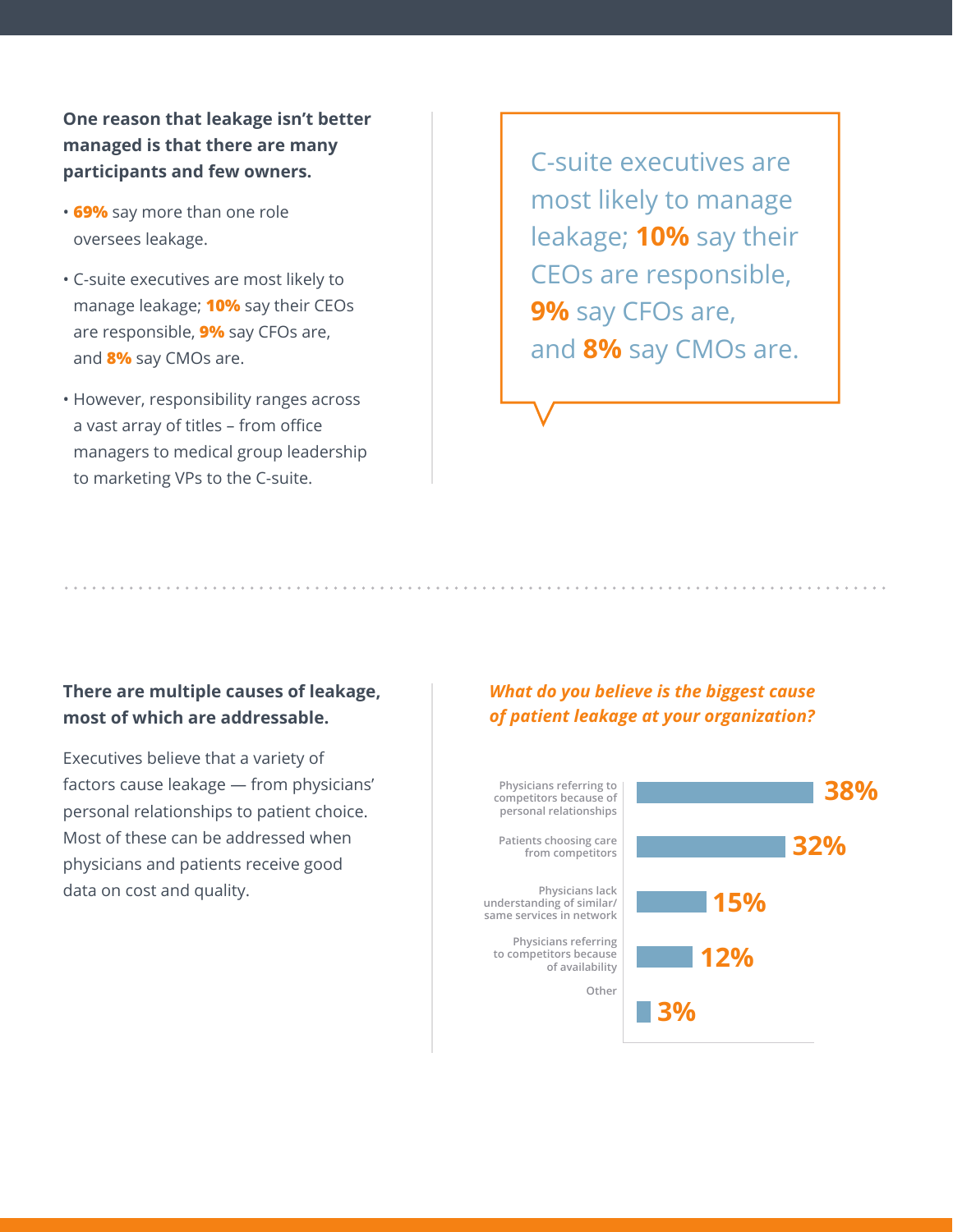**Solutions for tracking leakage aren't standardized today, but the EMR is the default approach.** 

- **38%** of respondents manage referrals using their EMR.
- **34%** use a combination of approaches.
- **16%** use homegrown, in-house solutions which often still rely on paper.

## *Which of the following approaches most closely matches how your organization manages referrals?*



## **Satisfaction with the EMR's ability to manage referrals is limited.**

. . . . . . . . . . . . . .

**21%** of executives are not at all satisfied with their EMR's ability to track leakage and **57%** are only somewhat satisfied. A fraction of executives, only **10%**, are very satisfied.

## *How satisfied are you with your EMR's ability to manage referrals?*



As a result, a growing number of organizations plan to purchase a third-party referral management solution. In fact, **19% of executives plan to purchase a solution in the next year or two.**